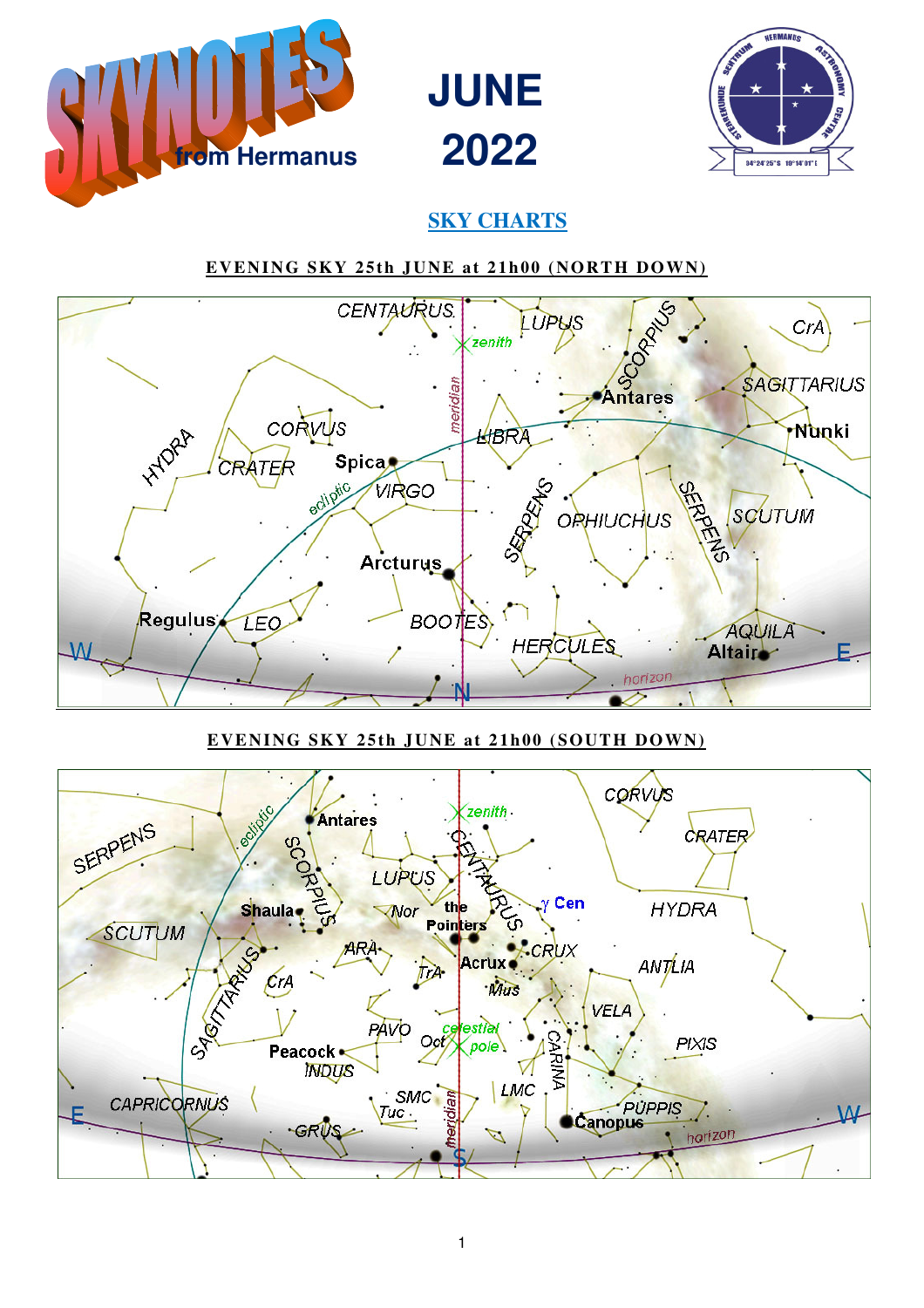# **THE SOLAR SYSTEM**

PLEASE NOTE: All events predicted are as observed from **Hermanus, Western Cape, South Africa. Times are South African Standard Time (UTC +2).**

### **HIGHLIGHTS FROM THE SKY GUIDE**

June 2022

| <b>Date</b>    | <b>Time</b> | <b>Item</b>                                                                        |
|----------------|-------------|------------------------------------------------------------------------------------|
| $\mathbf{1}$   | 00h30       | <b>Moon</b> northernmost $(+26.9^{\circ})$                                         |
| $\overline{2}$ | 03h15       | Moon at apogee (406 190 km)                                                        |
| 3              |             | Moon (14%) near Pollux ( $\alpha$ Gem), visible above western horizon after sunset |
|                | 02h27       | <b>Mercury</b> stationary                                                          |
| 5              | 16h01       | <b>Saturn</b> stationary                                                           |
| 6              |             | Venus southernmost for the year                                                    |
|                | 19h10       | Moon (40%) $7.2^{\circ}$ north-east of Regulus ( $\alpha$ Leo)                     |
| $\overline{7}$ | 16h48       | <b>First quarter Moon</b>                                                          |
| 9              | 08h44       | Moon crosses equator                                                               |
| 10             | 19h10       | Moon 6.2° north-east of Spica $(\alpha \text{ Vir})$                               |
| 12             | 01h51       | Moon (94%) passes 0.4° north of <b>Zubenelgenubi</b> ( $\alpha$ Lib, mag +5.15)    |
| 13             | 19h10       | Moon 4.1° east of Antares ( $\alpha$ Sco)                                          |
| 14             | 13h51       | Full Moon (distance 360 720 km, diameter 33.1')                                    |
| 15             | 01h23       | Moon at perigee (357 433 km)                                                       |
|                | 13h02       | <b>Moon</b> southernmost $(-26.9^{\circ})$                                         |
| 16             |             | <b>Mercury</b> at western elongation $(23^{\circ} 12^{\circ})$                     |
| 17             |             | <b>Mercury</b> southernmost                                                        |
| 18             | 22h06       | <b>Saturn</b> rises 11 minutes before the <b>Moon</b> (81%)                        |
| 21             | 05h10       | <b>Last quarter Moon</b>                                                           |
|                | 11h13       | <b>WINTER SOLSTICE</b>                                                             |
|                | 20h52       | Moon crosses equator                                                               |
|                | 15h06       | Mars at perihelion (1.381 au)                                                      |
| 22             | 20h25       | Moon (40%) passes 0.5° south of Mars                                               |
| 29             | 01h05       | <b>Neptune stationary</b>                                                          |
|                | 04h52       | <b>New Moon</b>                                                                    |
|                | 06h04       | Moon northernmost $(+26.9^{\circ})$                                                |
|                | 08h10       | Moon at apogee (406 580 km)                                                        |

### **SUGGESTED EVENING OBSERVATION WINDOWS** *(Lunar observations notwithstanding)*

| Date                  | Moon                      | Dusk end |
|-----------------------|---------------------------|----------|
| $1st$ June to         | Sets $19h05(4\%)$         | 19h10    |
| $3rd$ June            | Sets 20h53 (14%)          | 19h10    |
| 18 <sup>th</sup> June | <i>Rises</i> 23h17 $(1%)$ | 19h10    |
| to $2nd$ July         | Sets 20h44 (8%)           | 19h10    |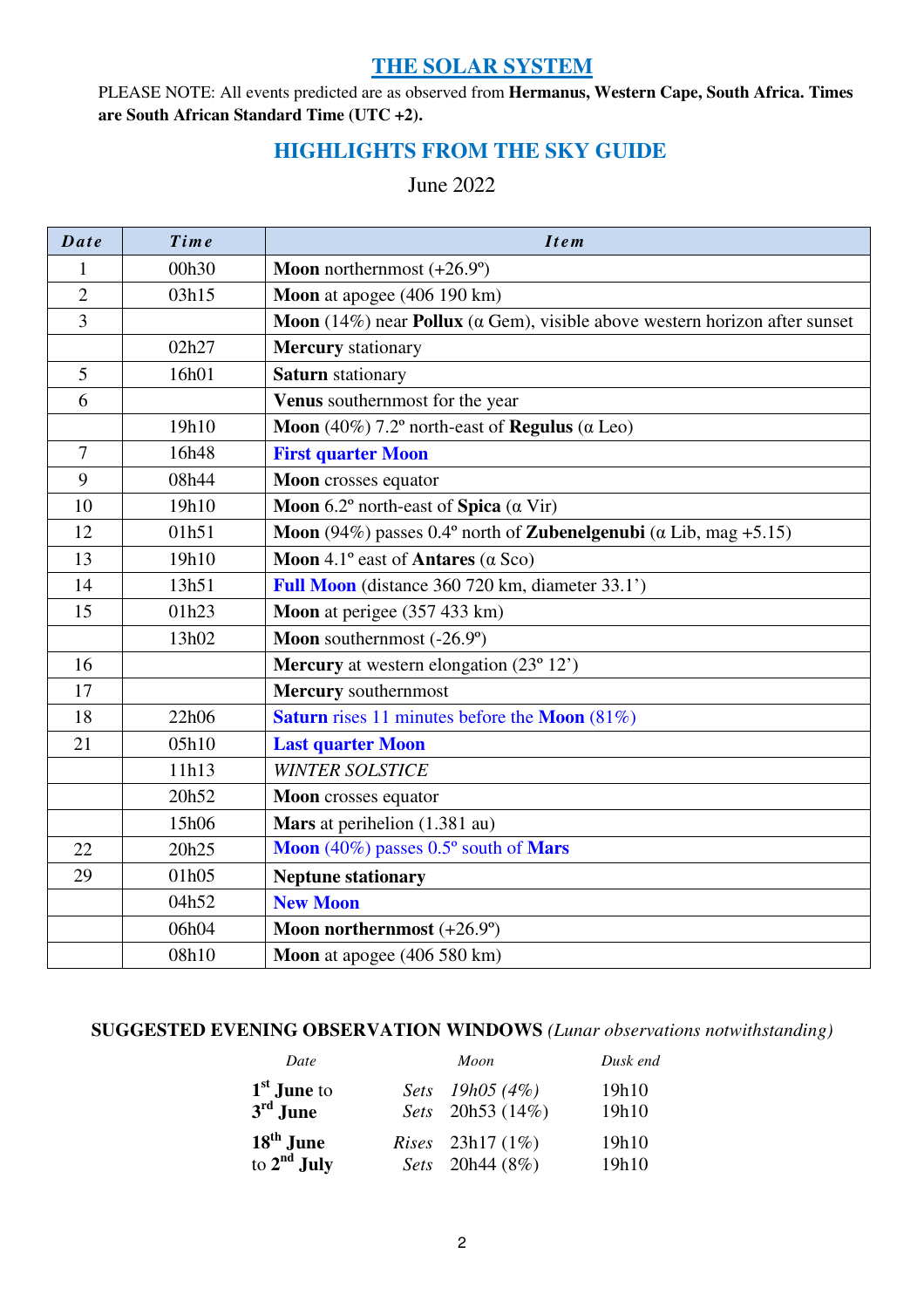### **SOLAR SYSTEM VISIBILITY**

| <b>JUNE 2022</b>                        |                                                          |          | 1st<br>June | 1st<br>July | Visibility                   |
|-----------------------------------------|----------------------------------------------------------|----------|-------------|-------------|------------------------------|
| <b>Sun</b><br>Length of                 | Taurus to Gemini<br>10.00 hours to 9.53                  | Rises:   | 07h41       | 07h50       | <b>Never look at the sun</b> |
|                                         |                                                          | Transit: | 12h41       | 12h47       | without SUITABLE             |
| day                                     |                                                          | Sets:    | 17h41       | 17h44       | <b>EYE PROTECTION!</b>       |
| <b>Mercury</b>                          | Taurus                                                   | Rises:   | 06h26       | 06h35       |                              |
| Magnitude<br>Phase                      | $+2.6$ to $-0.8$                                         | Transit: | 11h43       | 11h34       | <b>Morning</b>               |
| Diameter                                | 10% to 74%<br>$11$ " to 6"                               | Sets:    | 17h00       | 16h33       |                              |
| <b>Venus</b>                            | Aries to Taurus                                          | Rises:   | 04h43       | 05h36       |                              |
| Magnitude<br>Phase                      | $-4.1$ to $-4.0$<br>78% to 86%                           | Transit: | 10h15       | 10h40       | <b>Morning</b>               |
| Diameter                                | 14" to 12"                                               | Sets:    | 15h47       | 15h43       |                              |
| <b>Mars</b>                             | Pisces<br>$+0.7$ to $+0.5$<br>87% to 86%<br>$6"$ to $7"$ | Rises:   | 02h26       | 02h11       |                              |
| Magnitude<br>Phase                      |                                                          | Transit: | 08h27       | 07h50       | <b>Morning</b>               |
| Diameter                                |                                                          | Sets:    | 14h28       | 13h28       |                              |
| <b>Jupiter</b>                          | Pisces to Cetus<br>$-3.9$ to $-2.4$<br>$37$ " to $41$ "  | Rises:   | 02h19       | 00h39       |                              |
| Magnitude<br>Diameter                   |                                                          | Transit: | 08h20       | 06h36       | <b>Morning</b>               |
|                                         |                                                          | Sets:    | 14h21       | 12h33       |                              |
| <b>Saturn</b><br>Magnitude<br>Diameter  | Capricornus<br>$+0.7$ to $+0.6$<br>$17$ " to $18$ "      | Rises:   | 23h11       | 12h10       |                              |
|                                         |                                                          | Transit: | 05h56       | 03h56       | All night                    |
|                                         |                                                          | Sets:    | 12h38       | 10h39       |                              |
| <b>Uranus</b>                           | Aries<br>$+5.8$<br>3"                                    | Rises:   | 05h44       | 03h53       |                              |
| Magnitude<br>Diameter                   |                                                          | Transit: | 11h00       | 09h07       | <b>Morning</b>               |
|                                         |                                                          | Sets:    | 16h15       | 14h22       |                              |
| <b>Neptune</b><br>Magnitude<br>Diameter | Pisces<br>$+7.9$<br>2"                                   | Rises:   | 01h39       | 23h38       |                              |
|                                         |                                                          | Transit: | 07h49       | 05h51       | <b>Morning</b>               |
|                                         |                                                          | Sets:    | 13h59       | 12h01       |                              |
| <b>Pluto</b>                            | Sagittarius                                              | Rises:   | 20h57       | 18h56       |                              |
| Magnitude                               | $+14.4$ to $+14.3$                                       | Transit: | 04h09       | 02h08       | All night                    |
|                                         |                                                          | Sets:    | 11h16       | 09h17       |                              |

**Phase:** In a telescope, the inner planets (Mercury, Venus and Mars) appear to us in phases, depending on the angle of the Sun's illumination, as does the Moon. The **angular diameter** is given in arc seconds ("). This is the apparent size of the object as we see it from Earth.

**Magnitude**: we are accustomed to hearing stars described in terms of 'magnitude'. For example the planet Jupiter at magnitude -1.8 is considerably brighter than the star Antares (in Scorpius) at +1.05. The scale is 'inverse'; the brighter the object, the lower the number*.* A 'good' human eye on a clear night can see down to a magnitude of about +6.

**Transit:** When an object crosses the **local meridian** it is said to **'transit'**. The local meridian is an imaginary line from the horizon directly north passing overhead (through *zenith,* see charts on page 1) to the horizon directly south.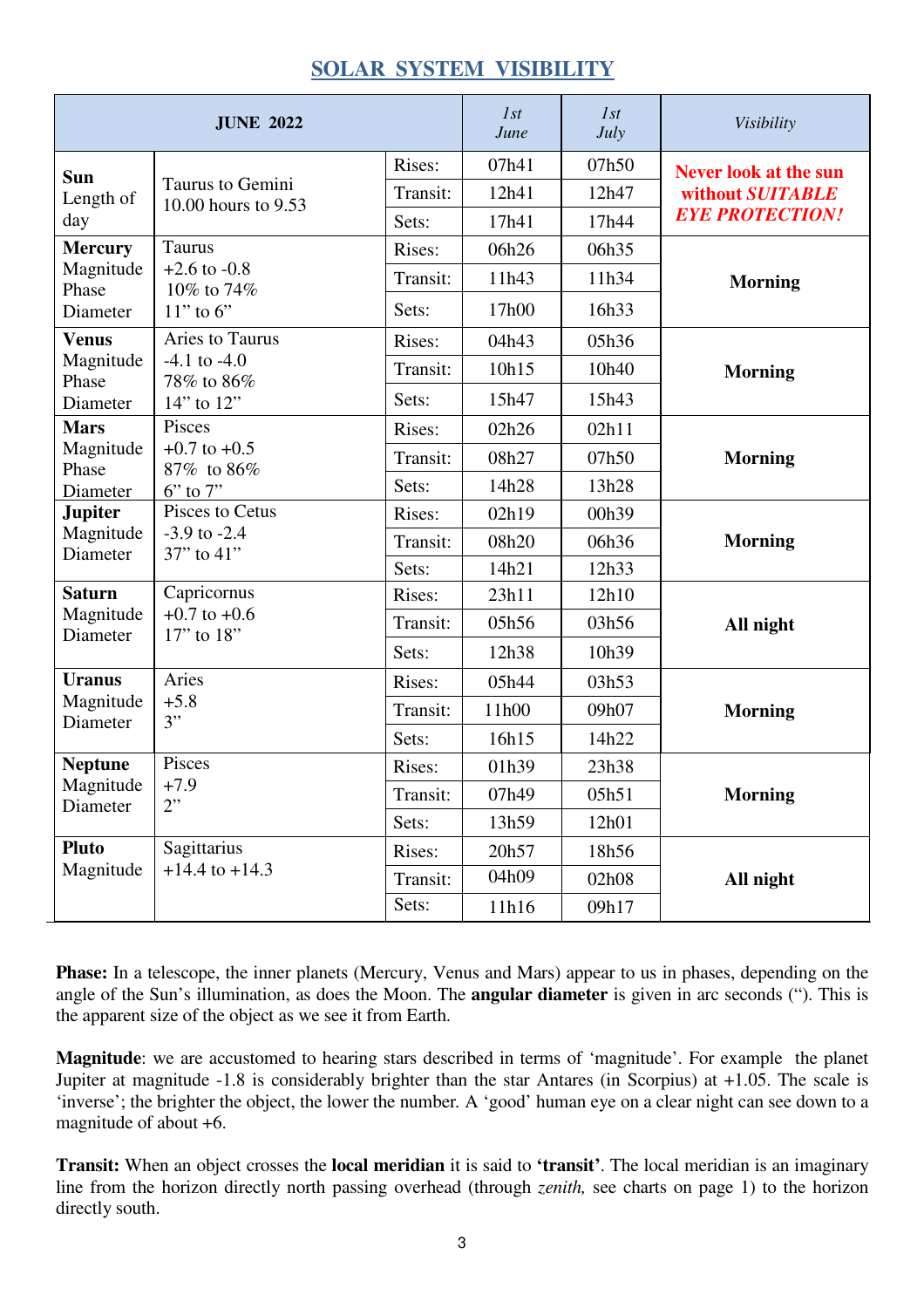## **THE MOON**

#### **The Selenographic Coordinate System** *(from Wikipedia)*

**Selenographic coordinates** are used to refer to locations on the surface of Earth's moon.

Any position on the lunar surface can be referenced by specifying two numerical values, which are comparable to the **latitude** and **longitude** on Earth. The latitude gives a position north or south of the lunar equator while longitude indicates a position east or west of the Moon's prime meridian, the line passing from the lunar north pole through the point on the lunar surface directly facing

Earth to the lunar south pole. This can be thought of as the midpoint of the visible Moon as seen from the Earth. Both of these coordinates are given in degrees.

Astronomers defined the fundamental location in the selenographic coordinate system by the small, bowl-shaped satellite crater 'Mösting A'. The coordinates of this crater are defined as:

**South 3° 12' 43.2"** 

### **West 5° 12' 39.6"**

The coordinate system has become precisely defined by the *Lunar Laser Ranging Experiment.*

Anything past 90°E or 90°W would not be seen from Earth, except for **libration**, which makes 59% of the Moon visible.



# **No lunar or solar eclipses will be visible from southern Africa this month.**

## **METEOR SHOWERS**

| <b>From SGAS</b><br>2022 | Maximum<br>Date/Time                     | Duration      | Observing<br><b>Prospects</b> | Radiant            | <b>ZHR</b> | Velocity<br>Km/sec |
|--------------------------|------------------------------------------|---------------|-------------------------------|--------------------|------------|--------------------|
| θ Ophiuchids             | $13^{\text{th}}$ June<br>$20h00 - 05h30$ | $8 - 16$ June | Poor.<br>88% Moon             | see chart<br>below | 5          |                    |



<sup>1</sup>*A word of caution regarding predicted Zenithal Hourly Rate (ZHR)*:

A meteor shower's activity is gauged by its zenithal hourly rate. This value is often quoted in the press and astronomy publications and has sometimes been the source of misunderstanding and disappointment. ZHR is an ideal value; it is by definition the number of meteors a single observer could possibly see during a shower's peak with the radiant directly overhead on a clear, dark night. Most observers, however, will not see as many meteors as the ZHR suggests.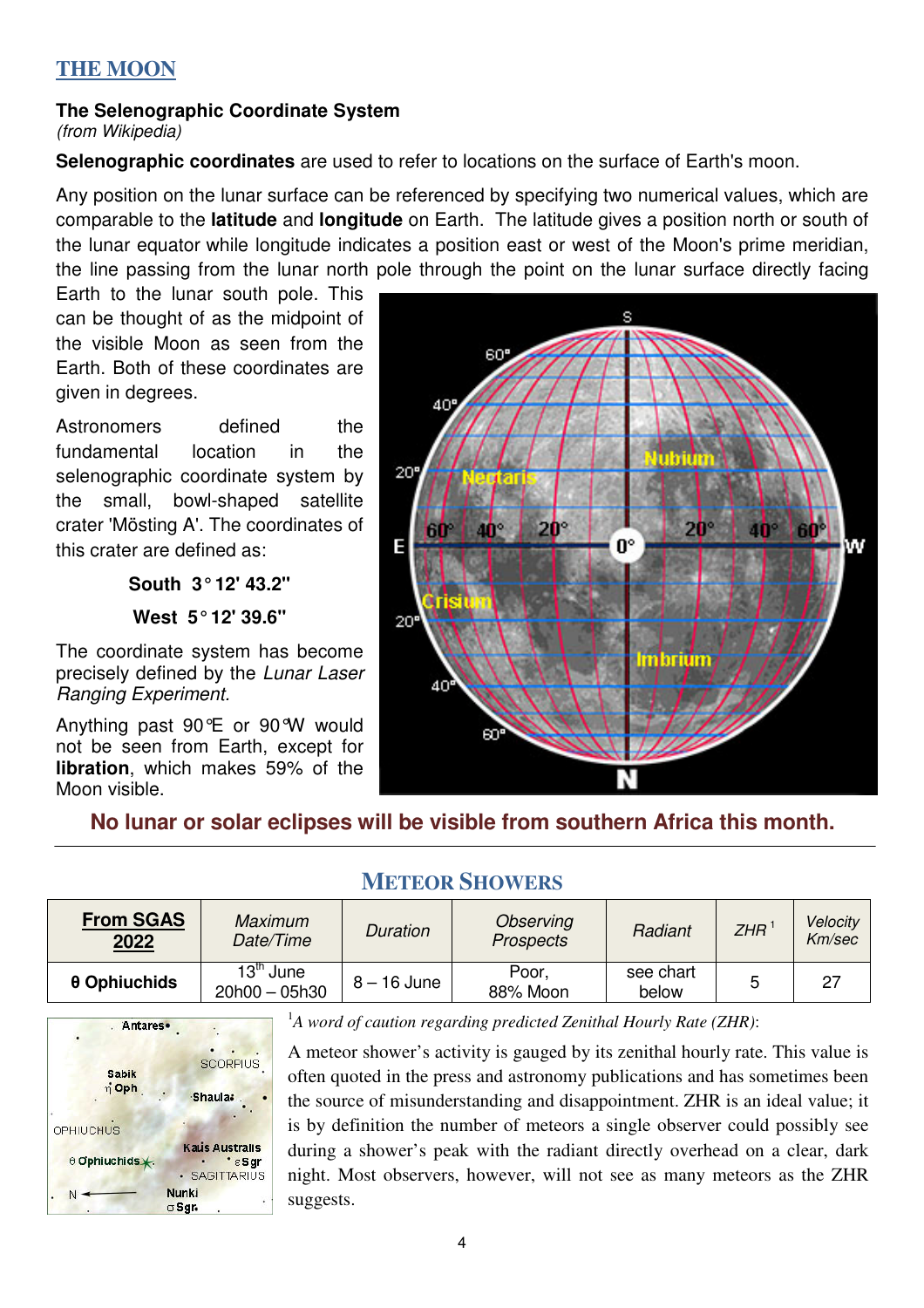# **LOOKING UP**

CLUB STARGAZING *–* the possibility of Stargazing is now back thanks to the relaxation of the COVID restrictions.

The calendar on the front page of our website indicates our planned events.

*Please consult our website for updates:* http://www.hermanusastronomy.co.za

# **MUHLIFAIN (γ Cen)**

*In a double-bill for this month, we take a look at the double star Muhlifain (γ Cen) and use it as a guide star to the spiral galaxy C 83.* 

| Description          | Double star                             |           |                   |                      |
|----------------------|-----------------------------------------|-----------|-------------------|----------------------|
| Spectral type        | $A1IV + A0IV$                           |           | <b>Visibility</b> |                      |
| Constellation        | Centaurus                               | Rise      | Transit           | <b>Set</b>           |
| Distance             | 130 ly, $39.9$ pc                       | 09h36     | 19h11             | 04h49                |
| Magnitude visual     | $+2.18$ and $+2.88$                     |           |                   |                      |
| Absolute mag         | $-0.83$ , total $-1.08$                 |           |                   |                      |
| Actual size          | 5.52 Suns                               | Naked Eye |                   | Yes, a single object |
| Altitude/Azimuth $*$ | $65^{\circ}$ 02' 20" / +225h 39m 18s    |           | <b>Binoculars</b> | Yes                  |
| J2000 coordinates    | $-48^{\circ}$ 57' 34.1" / 12h 41m 30.7s | Telescope |                   | Yes                  |

**Gamma Centauri** (Latinised from γ Centauri) is the third brightest star in Centaurus. The name **Muhlifain** refers to "two things" and to the "swearing of an oath" and was taken from γ CMa, Muliphein. Such nametransference is rather common. Both names derive from the same Arabic root.

#### **Properties**

Telescopes show Muhlifain to be a pair of identical white class A1 giants. Their positions have been observed since 1897, long enough to estimate their orbital period. They share a semimajor axis of 0.93 arcseconds. This system is located at a distance of 130 light years (40 parsecs) based on parallax. In 2000, the pair had an angular separation of 1.217 arcseconds with a position angle of 351.9°. Though close together, their mutual orbit has been well-mapped. An elliptical path takes them as close as 8 AU and as far apart as 67 AU, circling each other every 84.5 years at an average distance of 37 AU. The stars are so similar that they are evolving at the same rate. They will produce a pair of giants and maybe even a unique double planetary nebula as they expel their outer envelopes into space before turning into identical white dwarfs.

#### **Classification**

The combined stellar classification of the pair is A1IV+; when they are separated out they have individual classes of A1IV and A0IV, suggesting they are A-type subgiant stars in the process of becoming giants. The star Tau Centauri is relatively close to Gamma Centauri, with an estimated separation of 1.72 light-years (0.53 parsecs). There is a 98% chance that they are co-moving stars.

#### **Visibility**

The system is visible to the naked eye as a single point of light with a combined apparent visual magnitude of +2.17; individually they are third-magnitude stars, each shining with a luminosity of 95 suns from surfaces at about 9 300 K. Their luminosity and temperature indicate masses of 2.8 times solar.